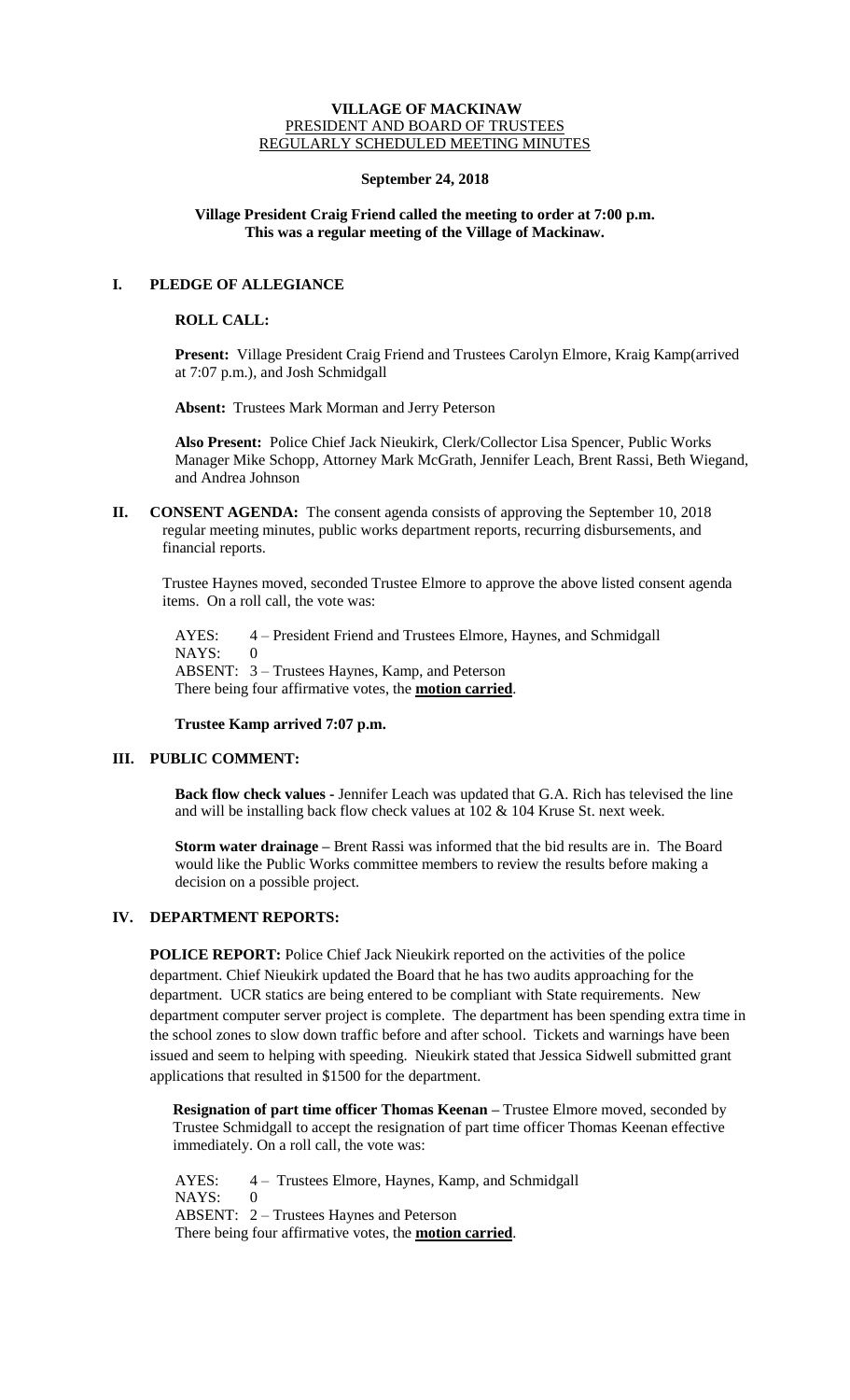**Full Time Officer Position –** Police Chief Nieukirk presented a proposal for adding a full time officer for the department. A job description for a Police Sergeant listing appointment, term, compensation, and duties was reviewed by the Board. An estimate for salary and benefit package was included in the proposal. This addition would result in a change of shift scheduling for the department.

Trustee Schmidgall moved, seconded by Trustee Elmore to authorize McGrath Law Office to prepare a draft ordinance to add the position of Police Sergeant to the Village Code. Nieukirk is authorized to start the selection process from within the department for a full time position at an hourly rate of \$18.00 with benefits. He will bring his results to the Board for a final vote once the ordinance is passed. On a roll call, the vote was:

AYES: 4 – Trustees Elmore, Haynes, Kamp and Schmidgall NAYS: 0 ABSENT: 2 – Trustees Haynes and Peterson There being four affirmative votes, the **motion carried**.

#### **V. TRUSTEES REPORT:**

**Garden Gate requesting assistance with improvements –** Trustee Schmidgall reviewed the documents from Beth Wiegand regarding her project costs and the amount of Business District Tax her customers have contributed to the Village. Trustee Schmidgall recommended granting 20% of Business District Tax paid to the Village by Garden Gate and the Tea Room's customers. McGrath stated that an ordinance including a policy on how businesses could be eligible for funds would need to be prepared.

Trustee Schmidgall moved, seconded by Trustee Kamp to have Pat McGrath write an ordinance stating a policy on which local business can seek financial assistance with materials on outdoor projects. The policy is for 20% of business district tax paid to the Village not to exceed \$20,000 and only if funds are available. Business owner must show tax documents stating what was paid in taxes. Business may only apply once in a ten year period. On a roll call, the vote was:

AYES: 4 – Trustees Elmore, Haynes, Kamp, and Schmidgall  $NAYS: 0$ ABSENT: 2 – Trustees Morman and Peterson There being four affirmative votes, the **motion carried**.

Beth Wiegand was asked to contact Attorney Pat McGrath to discuss tax papers needed to determine her assistance amount and policy eligibly. The Board will vote on her assistance amount once the ordinance is written.

#### **VI. DEPARTMENT REPORTS: (continued)**

**PUBLIC WORKS REPORT:** Public Works Manager Mike Schopp reported on the activities of the public works department. Schopp is preparing for an upcoming audit with the E.P.A. He reported that Public Works worked at 609 Golden Ct. The homeowner recently complained rocks from snow plowing have made it impossible for grass to grow along the curb where snow gets piled from the plow. Public Works removed the 3" from the surface and replaced it with new soil, planted grass seed, and applied straw on Thursday. Monday it was noticed that the straw had been removed and the grass seed had been raked up by the homeowner. Schopp wanted the Board to know the efforts that his department made regarding their issue.

**Bid results and possible awarding of Village various drainage improvement project –** This item was tabled due to committee members being absent.

**Dump truck for Public Works Department –** Schopp stated that him and Brian Lang went to Michigan to inspect a used truck. This like the rest of the used trucks looked at have not met the expectations or needs of the department. Schopp requested that the Board reconsider purchasing a new truck before plowing season begins. He quoted a 2017 Peterbilt for \$138,300 and a 2019 Kenworth for \$137,298. He is waiting to hear from the local rep on whether that price is negotiable. The Board reviewed the funds and if Schopp used all the ear marked funds for vehicles and heavy equipment there is enough available. The Board agreed that a new one would be a better investment for the department and asked to collect some final prices and bring back to the Board for a vote.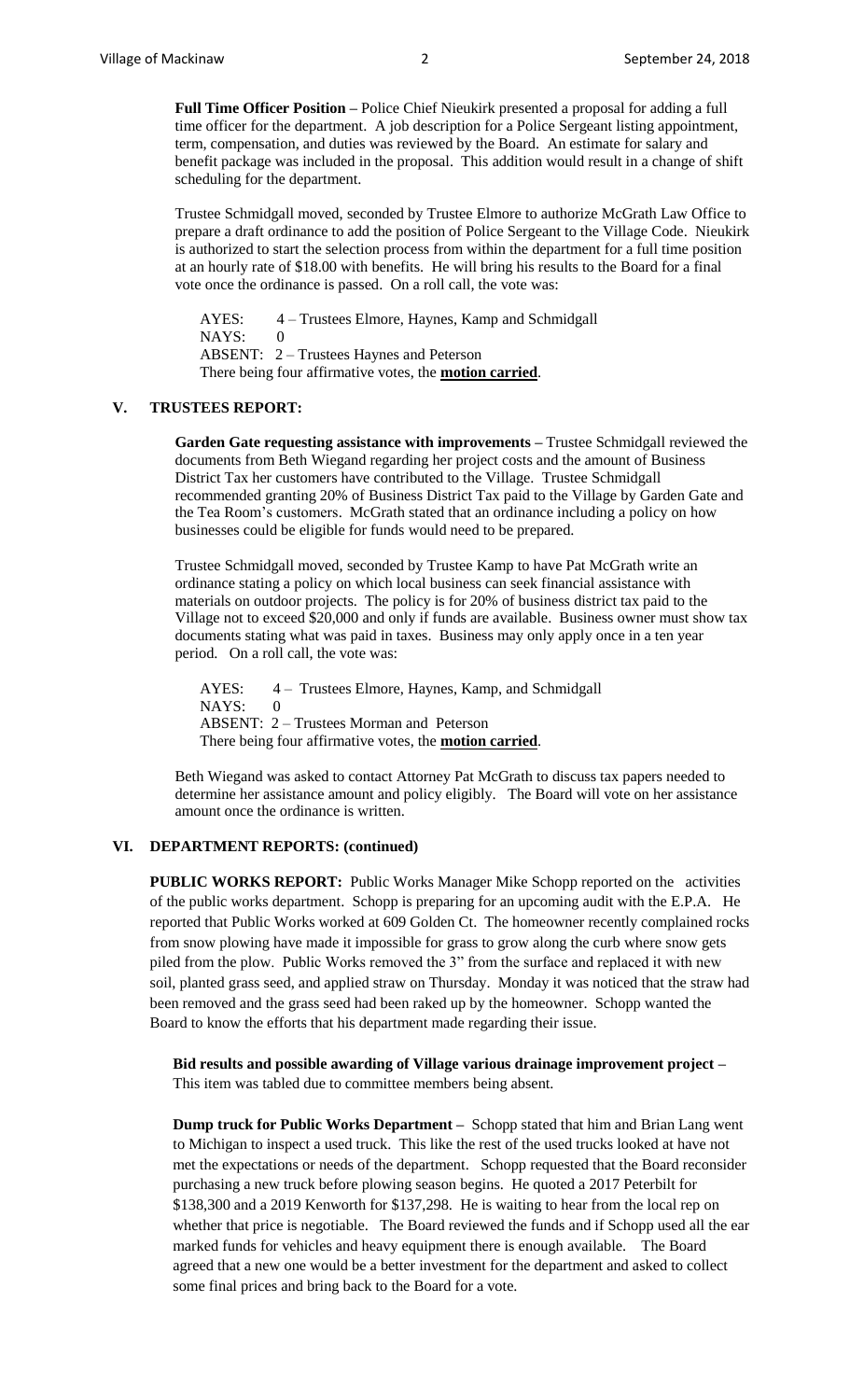**Playground mulch for Veterans Park –** Trustee Haynes moved, seconded by Trustee Elmore to approve the purchase 14,000 lbs. of rubberized playground mulch for Veterans Park at a cost not to exceed \$3,600. On a roll call, the vote was:

AYES: 4 – Trustees Elmore, Haynes, Kamp, and Schmidgall  $NAYS: 0$ ABSENT: 2 – Trustees Haynes and Peterson There being four affirmative votes, the **motion carried**.

**Well#6 maintenance and possible repairs –** Well #7 was installed the same time Well # 6 was and has had to be pull and have maintenance and repairs done. Since the Wells were installed the same time as a preventive measure Schopp requested that Well #6 now be pulled and have maintenance and repairs if any. A quote with the all the cost that could need to be done was reviewed.

Trustee Schmidgall moved, seconded by Trustee Kamp to have CAHOY pull Well #6 to have maintenance and possible repairs done at a cost not to exceed \$24,446.00. On a roll call, the vote was:

AYES: 4 – Trustees Elmore, Haynes, Kamp, and Schmidgall NAYS: 0 ABSENT: 2 – Trustees Morman and Peterson There being four affirmative votes, the **motion carried**.

## **COLLECTOR'S REPORT:**

**Non-recurring disbursements –** Trustee Elmore moved, seconded by Trustee Haynes to approve the non-recurring disbursements. On a roll call, the vote was:

AYES: 4 – Trustees Elmore, Haynes, Kamp, and Schmidgall NAYS: 0 ABSENT: 2 – Trustees Morman and Peterson There being four affirmative votes, the **motion carried**.

### **VII. PRESIDENT'S REPORT:**

**Village Hall server –** This item was tabled.

**Township Building –** President Friend updated the Board that the Mackinaw Township is looking at purchasing land and building a new Township Building. Friend was going to proposed to the Board a possible property trade but has become award that the Township Board is looking into purchasing farm land just outside the Village limits.

**Appointment of Village Treasurer –** President Friend introduced Andrea Johnson to the Board as his recommendation for Village Treasurer. Johnson grew up in Mackinaw and currently lives in Heritage Lake. She has a degree in business management and has worked at CEFCU for the past ten years.

Trustee Haynes moved, seconded by Trustee Schmidgall to accept President Friend's recommendation and appoint Andrea Johnson as Village Treasurer beginning October 1, 2018 for a term ending April 30, 2019 at a salary of \$500 per month. On a roll call, the vote was:

AYES: 4 – President Friend, Trustees Haynes, Kamp, and Schmidgall  $NAYS: 0$ ABSTAIN: 1 – Trustee Elmore ABSENT: 2 – Trustees Morman and Peterson There being a majority of affirmative votes, the **motion carried**.

**Intergovernmental Agreement with Tazewell County for animal and rabies control services –** Trustee Kamp moved, seconded by Trustee Schmidgall to enter into an intergovernmental agreement with Tazewell County for animal and rabies control services for 2019 at a cost of \$139.50 per month. On a roll call, the vote was: